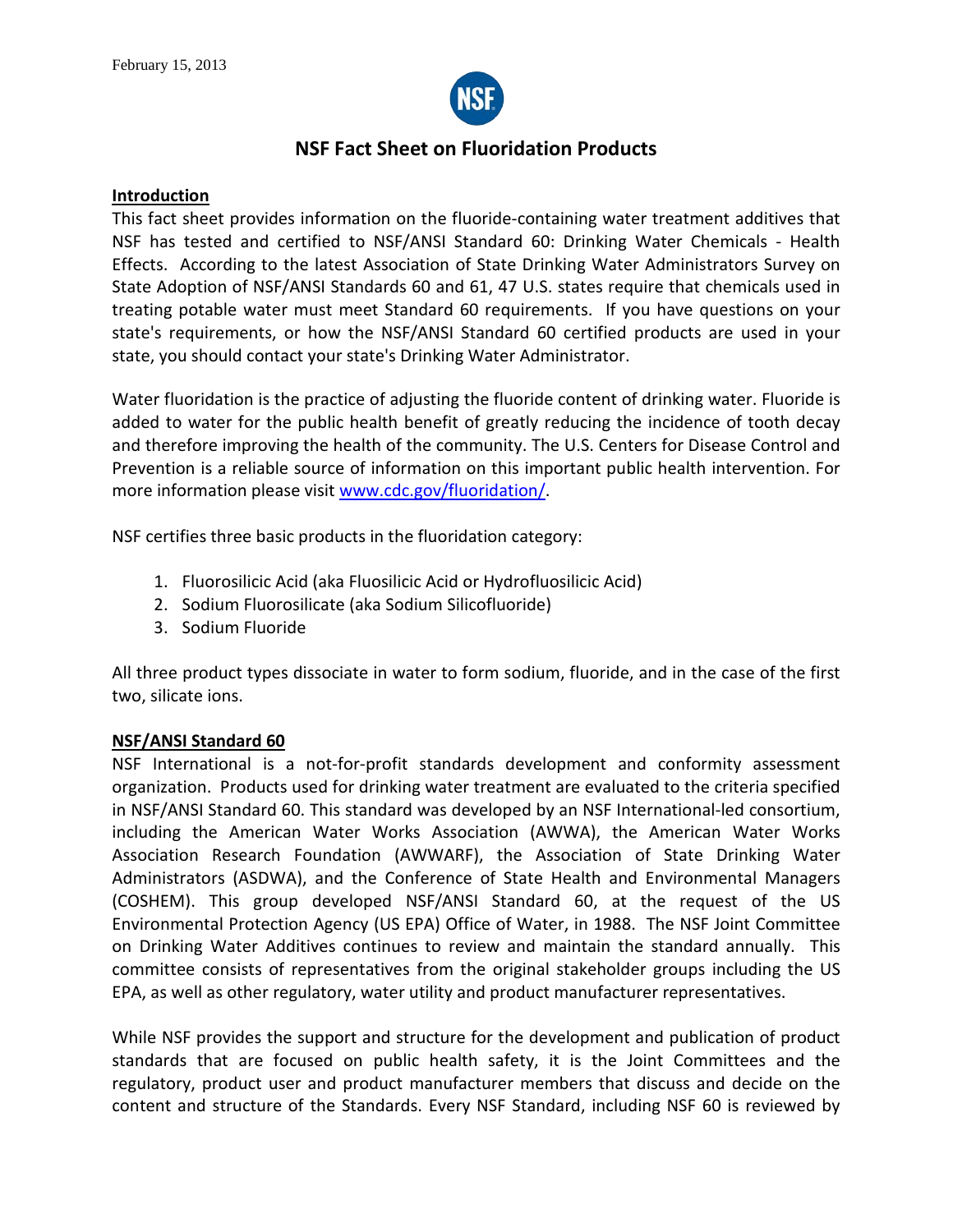another NSF Committee, the Council of Public Health Consultants whose role is to determine that the NSF Standards continue to protect public health.

The American National Standards Institute (ANSI) has an oversight role in the Standards process to ensure that the documents are developed and maintained according to their guidelines; ANSI makes all proposed revisions to ANSI Standards available for public comment on their website at [www.ansi.org](http://www.ansi.org/)

NSF/ANSI Standard 60 was developed to establish minimum requirements for the control of potential adverse human health effects from products added directly to water during its treatment, storage and distribution. The standard requires a full formulation disclosure of each chemical ingredient in a product to allow for a toxicological evaluation. The standard requires testing of the treatment chemical products, typically by dosing these in water at ten times the maximum use level, so that trace levels of contaminants can be detected. A further toxicological evaluation of test results is required to determine if the concentrations of any detected contaminants have the potential to cause adverse human health effects. The standard sets criteria for the derivation of single product allowable concentrations (SPAC) of chemicals of interest. For contaminants regulated by the U.S. EPA, the SPAC is set to a default level that is not to exceed ten percent of the regulatory level in order to ensure that the consumer is adequately protected in the event that multiple sources of the contaminant exist in the water supply. A lower or higher number of sources can be specified if data are available to warrant deviating from the default. It is required by Standard 60 that a comprehensive risk assessment be conducted if the US EPA has not established a Maximum Contaminant Level (MCL) for a chemical. Under these circumstances, the evaluation procedures contained in Annex A of NSF 60 are followed to derive the SPAC.

# **NSF Certification**

The testing and certification program for drinking water treatment products was developed by NSF so that individual U.S. states and waterworks facilities would have a mechanism to determine which products were most suitable for use. The certification program requires annual, unannounced inspections of production and distribution facilities to ensure that the products are properly formulated, packaged, and transported with appropriate safe guards in place to protect against potential contamination. NSF also requires annual testing and evaluation of each NSF Certified product to confirm the absence of contaminants at concentrations of concern. NSF Certified products include the NSF Mark, the maximum use level, lot number or date code, and production location on the product packaging or documentation shipped with the product.

The use of this Standard and the associated certification program have yielded benefits in ensuring that drinking water additives meet the health objectives that provide the basis for public health protection. NSF maintains listings of companies that manufacture and distribute treatment products at [www.nsf.org.](http://www.nsf.org/) These listings are updated daily and list the products at their allowable maximum use levels.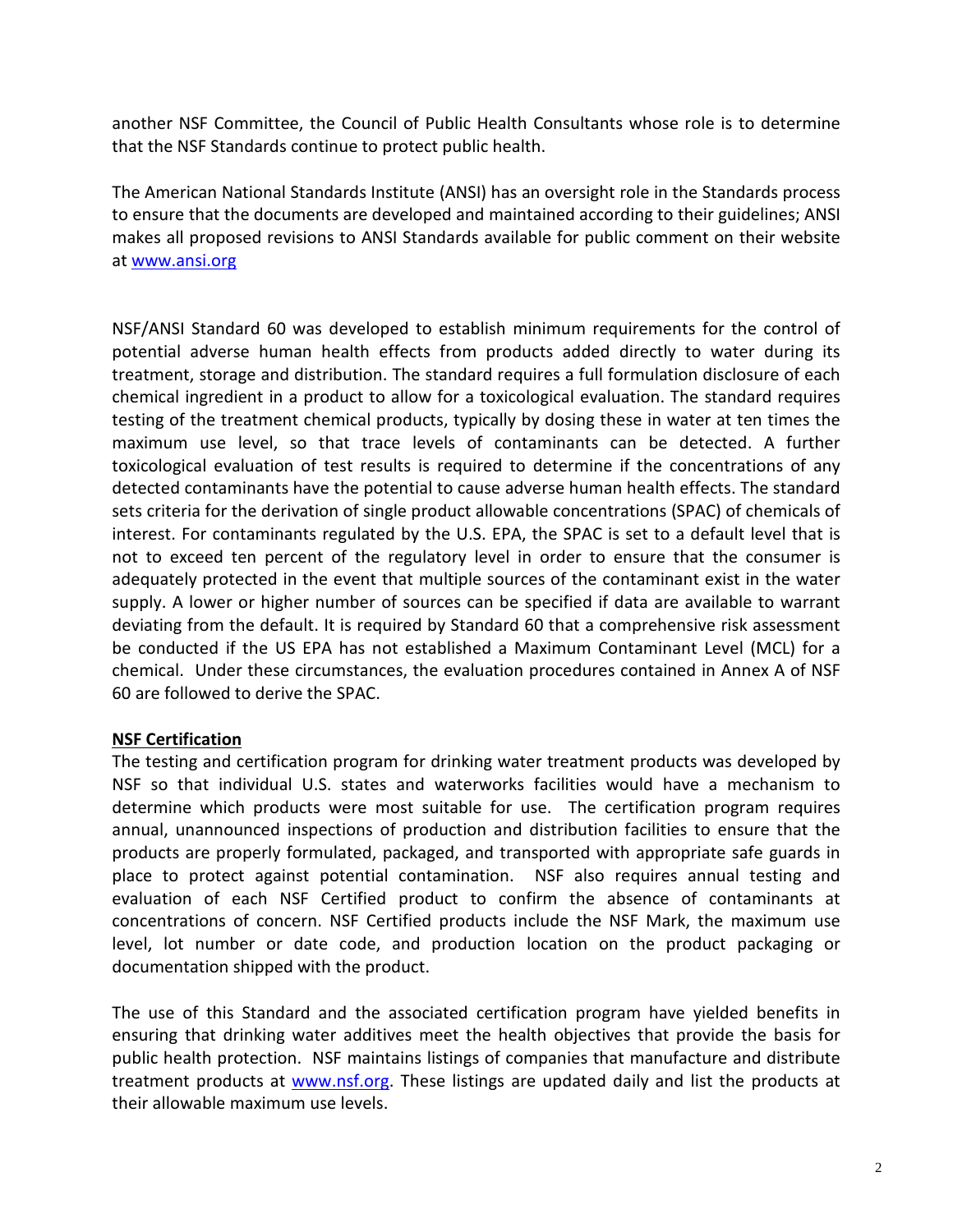Treatment products that are used for fluoridation are specifically addressed in Section 7 of NSF/ANSI Standard 60. The NSF standard requires that the treatment products added to drinking water, as well as any impurities in the products, are supported by toxicological evaluation. The following text explains the rationale for the allowable levels established in the standard for 1) fluoride, 2) silicate, and 3) other potential contaminants that may be associated with fluoridation chemicals.

# **Fluoride**

As noted above, NSF/ANSI Standard 60 requires, when available, that the US EPA MCL be used to determine the acceptable level for a chemical of interest. The EPA MCL for fluoride ion in water is 4 mg/L. The data-derived SPAC for fluoride ion in drinking water from NSF Certified treatment products is 1.2 mg/L, or less than one-third of the EPA's MCL. Based on the SPAC for fluoride ion, the allowable maximum use levels (MUL) for NSF 60 Certified fluoridation products are:

- 1. Fluorosilicic Acid: 6 mg/L
- 2. Sodium Fluorosilicate: 2 mg/L
- 3. Sodium Fluoride: 2.3 mg/L

The US Department of Health and Human Services recently made the recommendation that the current optimal range of water fluoridation of 0.7 to 1.2 ppm (mg/L) be updated to an optimal dose of 0.7 ppm (mg/L) due to observations of increasing amounts of fluoride in food that is processed with fluoridated drinking water. Although this recommendation is still under review, some US states have elected to adopt this new optimal dose for fluoridation of community water supplies. At some point in the future, NSF/ANSI 60 may be revised to reflect this lower maximum use level. However, testing these chemicals at the higher use level of 1.2 ppm (as is currently done) provides a more conservative screening for contaminants in or associated with use of these products.

### **Silicate**

Fluorosilicates do not require a toxicological assessment specifically for the fluorosilicate ion, because measurable levels of this ion do not exist in potable water at the fluoride concentrations and pH levels typical of public drinking water.<sup>[1](#page-2-0)</sup> There is currently no US EPAderived MCL for silicate in drinking water. NSF established a SPAC for silicate at 16 mg/L based on the typical use level of sodium silicate in Table 5.1 of NSF/ANSI 60, which was based on the value from the Water Chemicals Codex.<sup>[2](#page-2-1)</sup> A fluorosilicate product, applied at its maximum use level, results in silicate drinking water levels that are substantially below the 16 mg/L SPAC established by NSF. For example, a sodium fluorosilicate product dosed at a concentration into drinking water that would provide the maximum concentration of fluoride currently permitted

<span id="page-2-0"></span><sup>&</sup>lt;sup>1</sup> Finney WF, Wilson E, Callender A, Morris MD, Beck LW. Reexamination of hexafluorosilicate hydrolysis by fluoride<br>NMR and pH measurement. *Environ Sci Technol* 2006;40:8:2572)

<span id="page-2-1"></span><sup>&</sup>lt;sup>2</sup> National Academy of Sciences, Water Chemicals Codex, 1982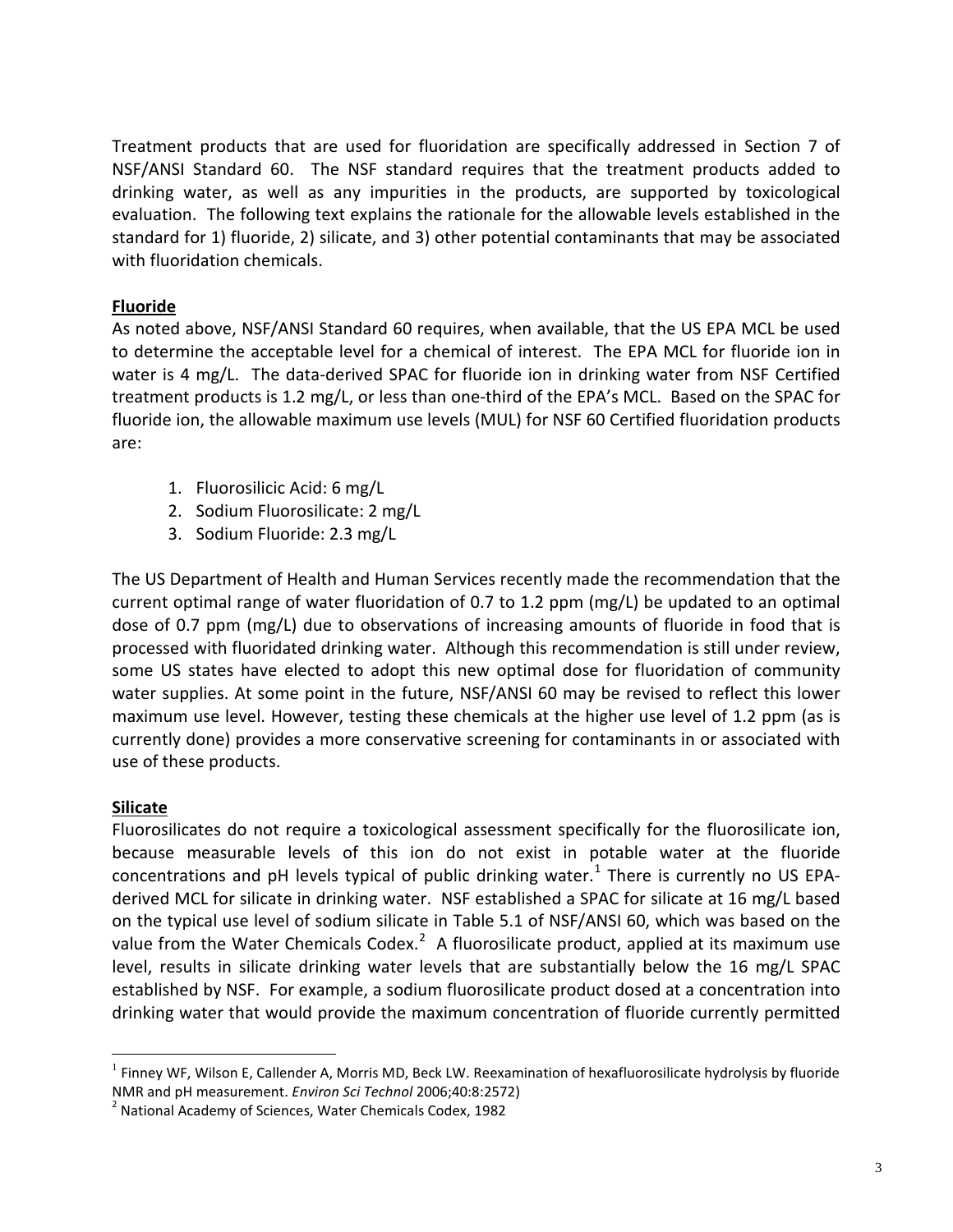by the Standard (1.2mg/L) would only contribute 0.8 mg/L of silicate – or five percent of the SPAC allowed by NSF 60.

## **Potential Contaminants**

The NSF toxicology review for a water treatment product considers all chemical ingredients in the product, as well as the manufacturing process, processing aids, and other factors that have an impact on the chemicals attributable to the products present in the finished drinking water. The identified chemicals of interest are subsequently evaluated during testing of the product. For example, fluosilicic acid is produced by adding sulfuric acid to phosphate ore. This is typically done during the production of phosphate additives. The manufacturing process is documented by an NSF inspector at an initial audit of the manufacturing site and during each annual unannounced inspection of the facility. The manufacturing process, ingredients, and potential contaminants are reviewed annually, and the product is tested for any potential contaminants of interest. A minimum test battery for all fluoridation products includes metals of toxicological concern and radionuclides because they may be contained in phosphate ore.

Many drinking water treatment additives, including fluoridation products, are transported in bulk via tanker trucks to terminals where they are transferred to rail cars, shipped to distant locations or transferred into tanker trucks, and then delivered to the water treatment plants. These tanker trucks, transfer terminals and rail cars are potential sources of contamination. Therefore, NSF also inspects, samples, tests, and certifies products at rail transfer and storage depots. It is always important to verify that the location of the product distributor (the company that delivers the product to the water utility) matches that shown in the official NSF Listing for the product (available at [www.nsf.org\)](http://www.nsf.org/).

NSF has compiled data on the levels of contaminants found in or through use of all fluoridation products that have applied for, or have been listed by, NSF under Standard 60. The results in Tables 1 and 2 include those from the initial and annual monitoring tests for fluoridation products that NSF Certified to NSF/ANSI 60 between 2007 to 2011 (Table 1) and between 2000 to 2006 (Table 2), respectively. This summary includes 245 separate samples analyzed during the time period of 2000 to 2006, and 216 samples in the period 2007 to 2011. The concentrations reported represent contaminant levels expected when the products are dosed into water at the manufacturer's maximum use level (MUL). Lower product use levels would produce proportionately lower contaminant concentrations (e.g., a 0.6 mg/L fluoride dose would produce one half the contaminant concentrations listed in Table 1.)

The data reported in Tables 1 and 2 demonstrate that very low concentrations of contaminants are associated with fluoridation chemicals. In fact, NSF was only able to detect the reported trace amounts by dosing the chemicals into water at ten times the manufacturers maximum use level (as required by the Standard). If the products had been dosed into water at the manufacturer's maximum use level, all contaminant levels would have been below the analytical method detection limits. This is demonstrated by comparing the results in columns 3 and 4 with the detection limits in column 5. The low concentrations of contaminants documented for this most current time period is explained, at least in part, to the on-going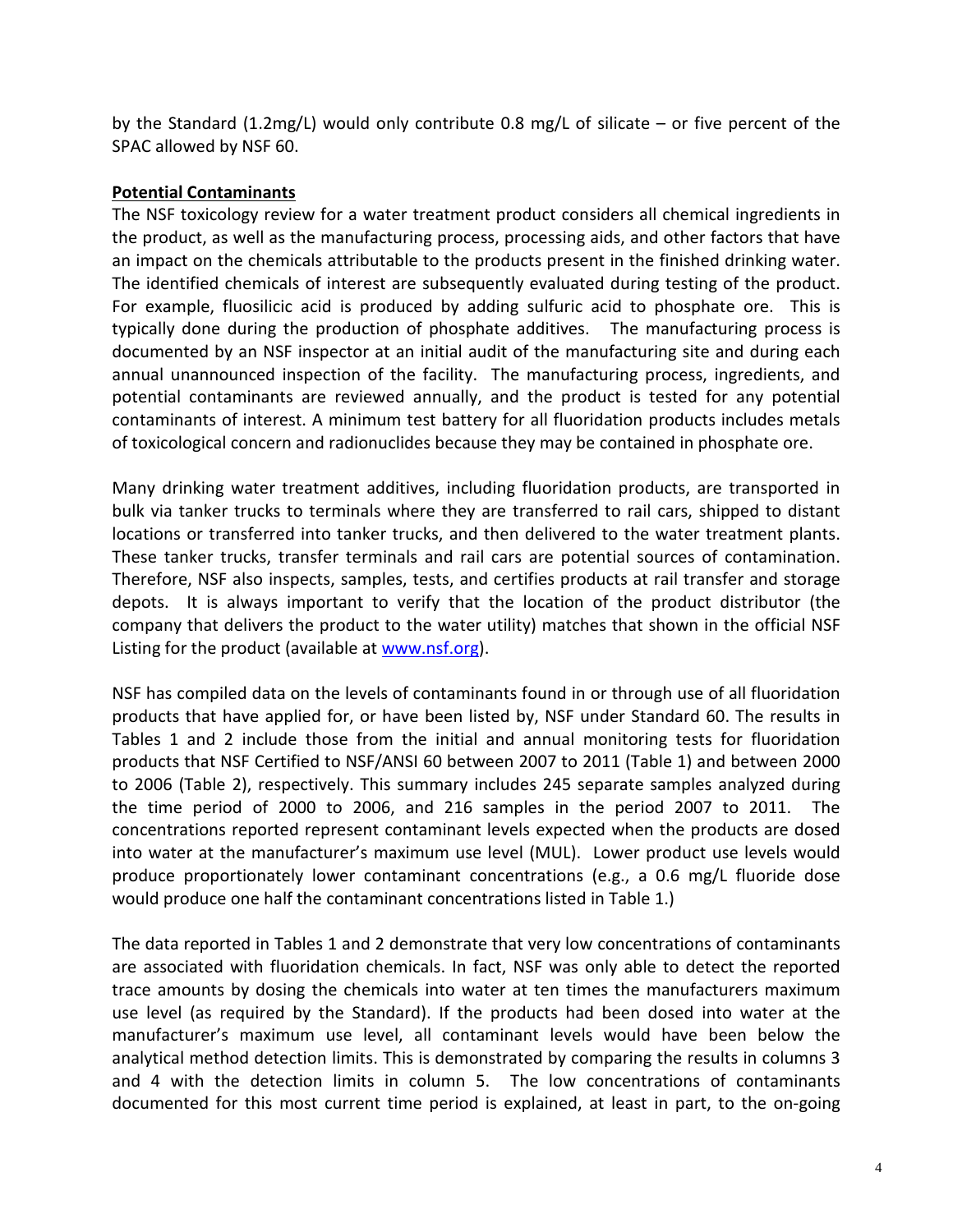effectiveness of NSF/ANSI Standard 60 and the NSF certification program for drinking water treatment additives. The levels are comparable to those documented earlier for the 2000-2006 time period, which is further attested to by a 2004 article in the Journal of the American Water Works Association entitled, "Trace Contaminants in Water Treatment Chemicals."<sup>[3](#page-4-0)</sup>

#### **Summary**

In summary, the majority of fluoridation products as a class, based on NSF test results, do not contribute measurable amounts of arsenic, lead, other heavy metals, or radionuclides to the drinking water.

|                 | Percentage | Mean <sup>1</sup>         | Maximum                  | Analytical     | NSF/ANSI                 | <b>USEPA</b>           |
|-----------------|------------|---------------------------|--------------------------|----------------|--------------------------|------------------------|
|                 | of Samples | Contaminant               | Contaminant              | Method         | Standard<br>60           | Maximum                |
|                 | with       | Concentration             | Concentration            | Detection      | Single Product           | Contaminant            |
|                 | Detectable | in all samples            | detectable<br>in         | Levels         | Allowable                | or Action              |
|                 | Levels     | (ppb)                     | samples (ppb)            | (ppb)          | Concentration            | Level                  |
|                 |            |                           |                          |                |                          |                        |
| Antimony        | 0%         | <b>ND</b>                 | <b>ND</b>                | 0.5            | 0.6                      | 6                      |
| Arsenic         | 50%        | 0.15                      | 0.6                      | $\mathbf{1}$   | $\mathbf{1}$             | 10                     |
| <b>Barium</b>   | 2%         | 0.042                     | 0.6                      | $\mathbf{1}$   | 200                      | 2000                   |
| Beryllium       | 0%         | <b>ND</b>                 | <b>ND</b>                | 0.5            | 0.4                      | 4                      |
| Cadmium         | 0%         | <b>ND</b>                 | <b>ND</b>                | 0.2            | 0.5                      | 5                      |
| Chromium        | $< 1\%$    | 0.039                     | 0.3                      | $\mathbf{1}$   | 10                       | 100                    |
| Copper          | $< 1\%$    | 0.039                     | 0.091                    | $\mathbf{1}$   | 130                      | 1300                   |
| Lead            | $< 1\%$    | 0.037                     | 0.088                    | $\mathbf{1}$   | 1.5                      | 15                     |
| Mercury         | 0%         | <b>ND</b>                 | 0.04                     | 0.2            | 0.2                      | 2                      |
| Radionuclides   | $< 1\%$    | 0.18                      | $0.3$ pCi/L              | 3 pCi          | $1.5$ pCi/L              | 15 pCi/L               |
| $-$ alpha pCi/L |            |                           |                          |                |                          |                        |
| Radionuclides   | $< 1\%$    | $0.19$ pCi/L <sup>2</sup> | $0.5$ pCi/L <sup>2</sup> | 4 pCi          | 0.4 mrem/yr <sup>2</sup> | 4 mrem/yr <sup>2</sup> |
| beta            |            |                           |                          |                |                          |                        |
| mrem/yr         |            |                           |                          |                |                          |                        |
| Selenium        | 0%         | <b>ND</b>                 | <b>ND</b>                | $\overline{2}$ | 5                        | 50                     |
| Thallium        | $< 1\%$    | 0.0079                    | 0.01                     | 0.2            | 0.2                      | $\overline{2}$         |

#### **Table 1 Results from 2007-2011 216 samples**

<sup>1</sup>Mean values were calculated by setting the non-detectable (ND) values to ½ of the method detection level.

<sup>2</sup>The corrected gross beta detection in radioactivity (pCi) per volume of water (L) is compared against the US EPA limit of 4 mrems/yr for beta particle emitters in drinking water. A mrem is a dose equivalent unit from ionizing radiation to an organ, organ system, or the total body. The conversion factor from pCi/L to mrem is based on the strength of the beta radiation from a particular beta emitting isotope. The beta detections above were determined to be less than the 0.4mrem/yr limit of NSF 60.

<span id="page-4-0"></span><sup>&</sup>lt;sup>3</sup> Brown, R., et al., "Trace Contaminants in Water Treatment Chemicals: Sources and Fate." Journal of the American Water Works Association 2004: 96:12:111.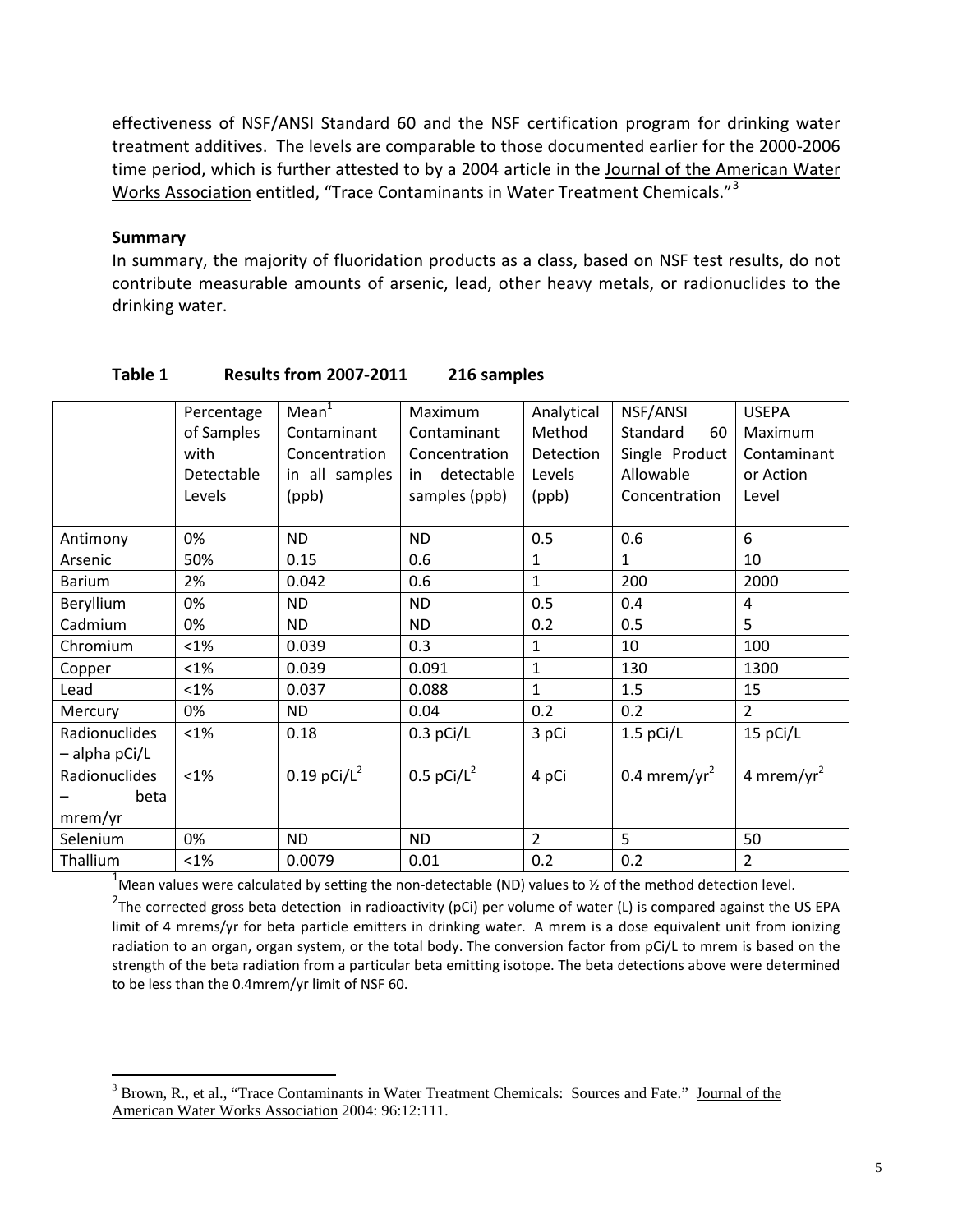| <b>Results from 2000-2006</b><br>Table 2<br>245 samples |            |                   |               |                |                            |                        |  |  |
|---------------------------------------------------------|------------|-------------------|---------------|----------------|----------------------------|------------------------|--|--|
|                                                         | Percentage | Mean <sup>1</sup> | Maximum       | Analytical     | NSF/ANSI                   | <b>US</b><br>EPA       |  |  |
|                                                         | of Samples | Contaminant       | Contaminant   | Method         | Standard<br>60             | Maximum                |  |  |
|                                                         | with       | Concentration     | Concentration | Detection      | Single Product             | Contaminant            |  |  |
|                                                         | Detectable | in all samples    | in detectable | Levels (ppb)   | Allowable                  | Action<br>or           |  |  |
|                                                         | Levels     | (ppb)             | samples (ppb) |                | Concentration              | Level                  |  |  |
|                                                         |            |                   |               |                |                            |                        |  |  |
| Antimony                                                | 0%         | ND.               | ND.           | 0.5            | 0.6                        | 6                      |  |  |
| Arsenic                                                 | 43%        | 0.12              | 0.6           | $\mathbf{1}$   | $\mathbf{1}$               | 10                     |  |  |
| Barium                                                  | $< 1\%$    | 0.001             | 0.3           | $\mathbf{1}$   | 200                        | 2000                   |  |  |
| Beryllium                                               | 0%         | <b>ND</b>         | <b>ND</b>     | 0.5            | 0.4                        | 4                      |  |  |
| Cadmium                                                 | 1%         | 0.001             | 0.12          | 0.2            | 0.5                        | 5 <sup>1</sup>         |  |  |
| Chromium                                                | $< 1\%$    | 0.001             | 0.2           | $\mathbf{1}$   | 10                         | 100                    |  |  |
| Copper                                                  | 3%         | 0.02              | 2.6           | $\mathbf{1}$   | 130                        | 1300                   |  |  |
| Lead                                                    | 2%         | 0.005             | 0.6           | $\mathbf{1}$   | 1.5                        | 15                     |  |  |
| Mercury                                                 | $<1\%$     | 0.0002            | 0.04          | 0.2            | 0.2                        | $\overline{2}$         |  |  |
| Radionuclides                                           | 0%         | <b>ND</b>         | <b>ND</b>     | 3 pCi          | $1.5$ pCi/L                | 15 pCi/L               |  |  |
| - alpha pCi/L                                           |            |                   |               |                |                            |                        |  |  |
| Radionuclides                                           | 0%         | <b>ND</b>         | <b>ND</b>     | 4 $pCi2$       | $0.4$ mrem/yr <sup>2</sup> | 4 mrem/yr <sup>2</sup> |  |  |
| beta                                                    |            |                   |               |                |                            |                        |  |  |
| mrem/yr                                                 |            |                   |               |                |                            |                        |  |  |
| Selenium                                                | $< 1\%$    | 0.016             | 3.2           | $\overline{2}$ | 5                          | 50                     |  |  |
| Thallium                                                | $< 1\%$    | 0.0003            | 0.06          | 0.2            | 0.2                        | $\overline{2}$         |  |  |

<sup>1</sup>Mean values were calculated by setting the non-detectable (ND) values to ½ of the method detection level.

<sup>2</sup>The corrected gross beta detection in radioactivity (pCi) per volume of water (L) is compared against the US EPA limit of 4 mrems/yr for beta particle emitters in drinking water. A mrem is a dose equivalent unit from ionizing radiation to an organ, organ system, or the total body. The conversion factor from pCi/L to mrem is based on the strength of the beta radiation from a particular beta emitting isotope.

Additional information on fluoridation of drinking water can be found on the following web sites:

#### **American Dental Association (ADA)**

**[http://www.ada.org/sections/newsAndEvents/pdfs/fluoridation\\_facts.pdf](http://www.ada.org/sections/newsAndEvents/pdfs/fluoridation_facts.pdf)**

**U.S. Centers for Disease Control and Prevention (CDC)<http://www.cdc.gov/fluoridation>**